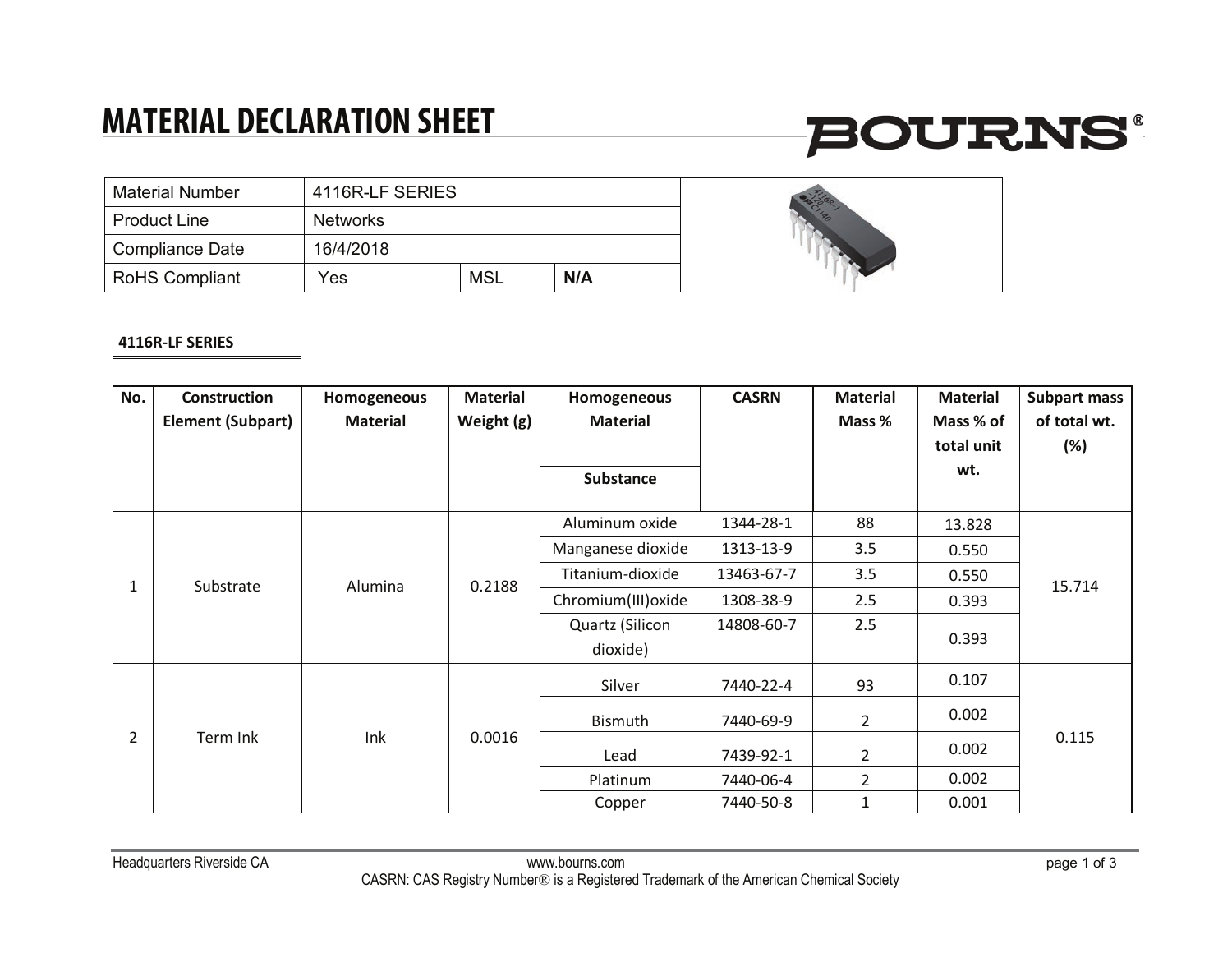### MATERIAL DECLARATION



| 3 | Resistive Ink            | Ink     | 0.0004 | Palladium                                                      | 7440-06-4    | 33             | 0.009   | 0.029  |
|---|--------------------------|---------|--------|----------------------------------------------------------------|--------------|----------------|---------|--------|
|   |                          |         |        | Boron                                                          | 7440-42-8    | 10             | 0.003   |        |
|   |                          |         |        | Aluminum                                                       | 7429-90-5    | 10             | 0.003   |        |
|   |                          |         |        | Silicon                                                        | 7440-21-3    | 10             | 0.003   |        |
|   |                          |         |        | Lead                                                           | 7439-92-1    | 10             | 0.003   |        |
|   |                          |         |        | Silver                                                         | 7440-22-4    | 20             | 0.006   |        |
|   |                          |         |        | Ruthenium dioxide                                              | 12036-10-1   | 1.5            | 0.000   |        |
|   |                          |         |        | Manganese                                                      | 7439-96-5    | 1.5            | 0.000   |        |
|   |                          |         |        | Alumina                                                        | 1344-28-1    | 4              | 0.001   |        |
|   |                          | Ink     | 0.0029 | Lead                                                           | 1317-36-8    | 56.66          | 0.118   | 0.208  |
|   |                          |         |        | Silicon dioxide                                                | 7631-86-9    | 27.89          | 0.058   |        |
|   |                          |         |        | Boron                                                          | 7440-42-8    | 9.15           | 0.019   |        |
| 4 | Encapsulant<br>Glaze Ink |         |        | Chromium(III)                                                  | 7440-47-3    | 3.15           | 0.007   |        |
|   |                          |         |        | Confidential<br>Substances without<br>declarable<br>substances | trade secret | 3.15           | 0.007   |        |
| 5 | <b>Terminals Pins</b>    | Copper  | 0.3143 | Copper                                                         | 7440-50-8    | 99.999         | 22.5723 | 22.573 |
|   |                          |         |        | Oxygen                                                         | 7782-44-7    | 0.001          | 0.0002  |        |
|   |                          | Plating | 0.0014 | Tin                                                            | 7440-31-5    | 100            | 0.101   | 0.100  |
| 6 | Solder paste             | Solder  | 0.023  | Lead                                                           | 7439-92-1    | 88             | 1.4536  | 1.652  |
|   |                          |         |        | Tin                                                            | 7440-31-5    | 10             | 0.1652  |        |
|   |                          |         |        | Silver                                                         | 7440-22-4    | $\overline{2}$ | 0.0330  |        |